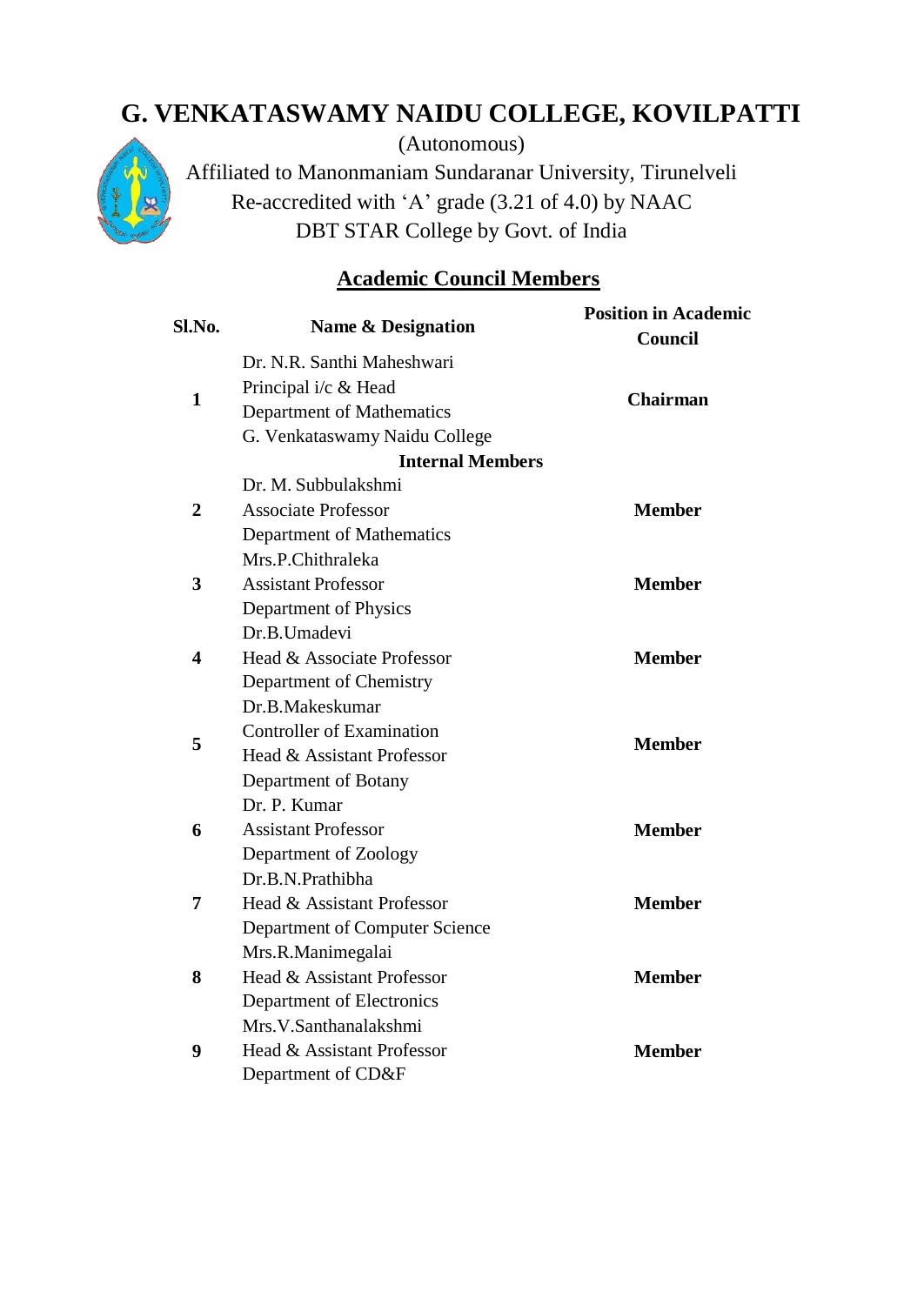|    | Mrs.R.Veeralakshmi                                    |                  |
|----|-------------------------------------------------------|------------------|
| 10 | Head & Assistant Professor                            | <b>Member</b>    |
|    | Department of Information Technology                  |                  |
|    | Dr.R.Vishnupriya                                      |                  |
| 11 | Head & Assistant Professor                            | <b>Member</b>    |
|    | Department of Commerce & Research                     |                  |
|    | Mrs.G.Kameshwari                                      |                  |
| 12 | Head & Assistant Professor                            | <b>Member</b>    |
|    | Department of English                                 |                  |
|    | Mr.R.Sockrates                                        |                  |
| 13 | Head & Assistant Professor                            | <b>Member</b>    |
|    | Department of B.Com(PA)                               |                  |
|    | Dr.T.Saradhadevi                                      |                  |
| 14 | Head & Assistant Professor                            | <b>Member</b>    |
|    | Department of Statistic                               |                  |
| 15 | Mr.S.Sivasankar                                       |                  |
|    | Head & Assistant Professor                            | <b>Member</b>    |
|    | Department of BBA                                     |                  |
| 16 | Mr.S.Thangamariappan                                  |                  |
|    | Head & Assistant Professor                            |                  |
|    | Department of Tamil                                   |                  |
|    |                                                       |                  |
|    | <b>Senior Faculty members of different categories</b> |                  |
|    | Dr. A. Pandiarani                                     |                  |
| 17 | <b>Associate Professor</b>                            | <b>Member</b>    |
|    | Department of Mathematics                             |                  |
|    | Mr. R. Venkatesan                                     |                  |
| 18 | <b>Associate Professor</b>                            | <b>Member</b>    |
|    | Department of Chemistry                               |                  |
|    | Dr. G. Venkatasalapathy                               |                  |
| 19 | Director &                                            | <b>Member</b>    |
|    | <b>Associate Professor</b>                            |                  |
|    | Department of Business Administration                 |                  |
|    | Mrs. D. Jeyabharathi                                  |                  |
| 20 | Assistant Controller of Examination &                 | <b>Member</b>    |
|    | <b>Assistant Professor,</b>                           |                  |
|    | Department of Computer Science                        |                  |
|    | <b>Other External Members</b>                         |                  |
|    | Prof. (Major) P. Chandra Sekaran<br>Director          | <b>Member -</b>  |
| 21 | Sri Sarada College of Education for                   | <b>Education</b> |
|    | Women, Tirunelveli                                    |                  |
|    |                                                       |                  |
| 22 | Dr. R. Sampath Kumar<br><b>Managing Director</b>      | <b>Member-</b>   |
|    | M/S Kamala Speciality Hospital Pvt.                   | <b>Medicine</b>  |
|    | Limited, Kovilpatti                                   |                  |
|    |                                                       |                  |